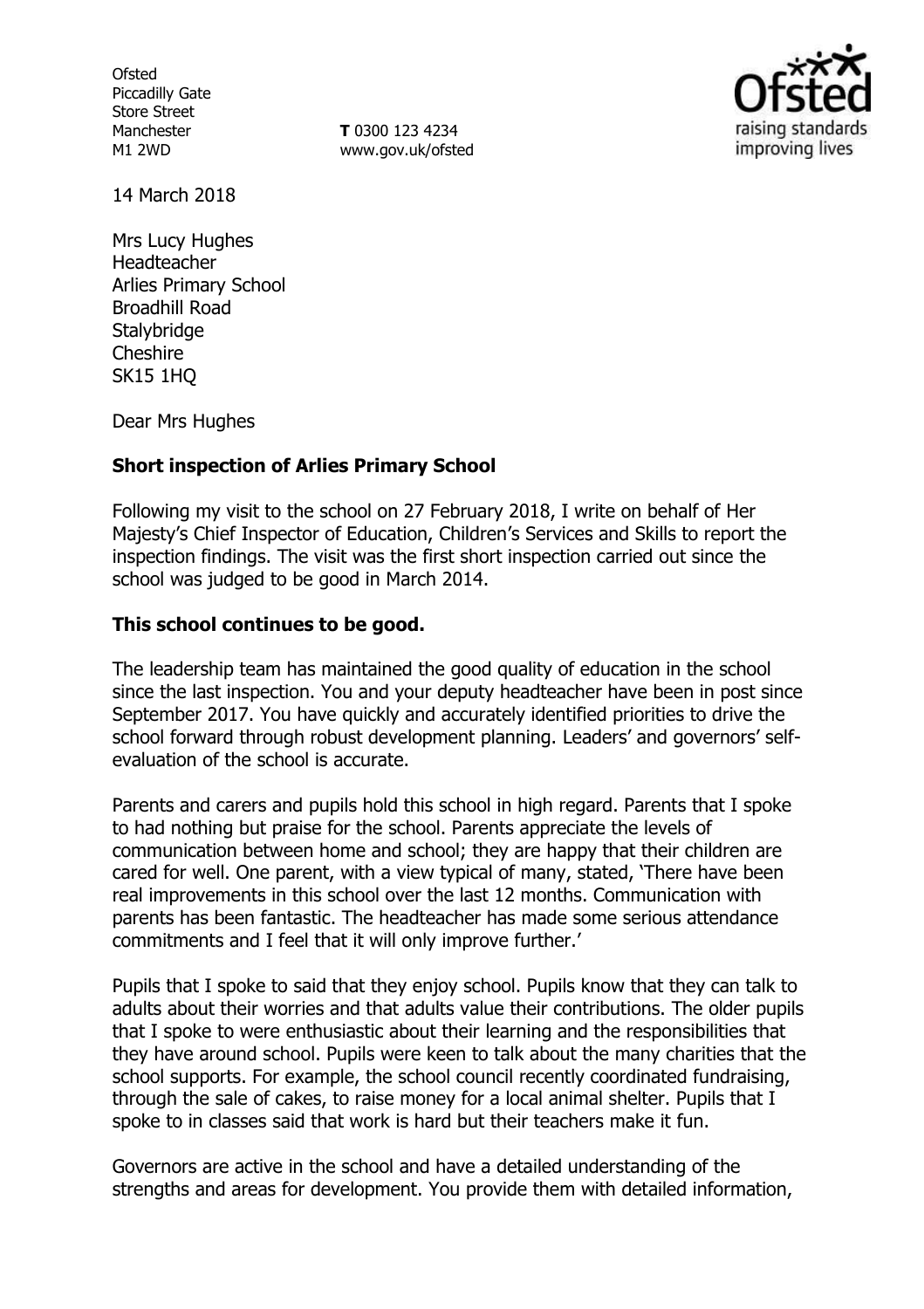

which enables them to hold you and school leaders to account. Governors are knowledgeable about standards in the school and know how well different groups of pupils are doing.

Since the previous inspection, school leaders have taken effective action to address the identified areas for improvement, the focus of which was to improve teaching across the school so that all pupils achieve their potential. Since then, the leadership of the school experienced a significant period of turbulence because of a high turnover of senior staff. A new leadership team is in place and the school has once again entered a period of stability.

One of your first actions as headteacher was to introduce a new teaching and learning policy, which linked more closely to teacher performance management targets. Teachers and leaders engage in a variety of monitoring activities to improve the quality of teaching. For example, you scrutinise pupils' books and you observe teaching and learning regularly. Records of your monitoring show a positive picture of teaching across the school. Governors are kept well informed of the outcomes of monitoring activities. For example, you recently provided them with a detailed report about the effectiveness of interventions that are delivered across the school. Together, you and I looked in pupils' books and talked to pupils in lessons; we saw that levels of challenge are evident across a range of subject areas. You give pupils every opportunity to achieve their full potential and develop a range of skills across a broad curriculum. For example, in key stage 2 we looked at the wonderful artwork and writing linked to the Ancient Egyptians and the Tudors.

## **Safeguarding is effective.**

In your role as designated safeguarding lead, you work diligently, ensuring that pupils are safe and that all safeguarding measures are effective. You make sure that all staff and governors have received up-to-date safeguarding, basic awareness training and 'Prevent' duty training. There are clear procedures for staff to raise concerns; you deal with these in a timely manner. All records of the suitability of staff to work in school are in place.

You work with a range of outside agencies, including children's social care. You keep detailed records of all referrals and partnership working. Governors are aware of their safeguarding responsibilities in school. Parents who responded to Parent View, Ofsted's online questionnaire, overwhelmingly feel that their children are well cared for and well looked after at this school.

# **Inspection findings**

■ During this inspection, I focused on three lines of enquiry. The first of these focused on the quality of the provision in the early years. Children enter the Reception Year with skills below what is typical for their age. For several years, the proportion of children leaving the early years with a good level of development has been below what is achieved nationally. Governors acknowledge that systems that were in place last year were not effective.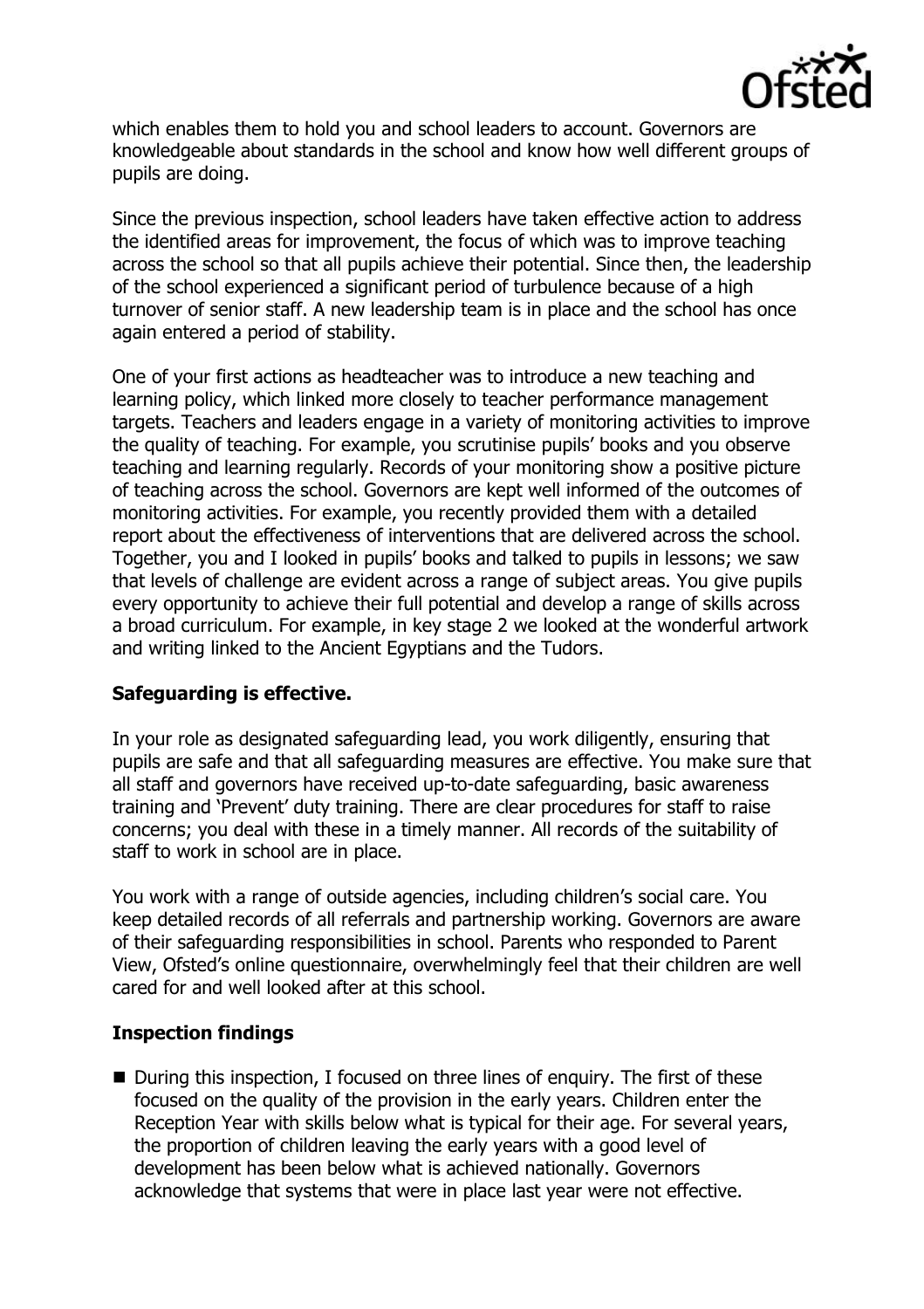

Together, you have appointed a new leader for the early years and redeployed staff to ensure consistency of skills across the classes. You told me that 'passion and creativity were missing', something you are in the process of renewing. As part of this improvement work, you consulted the school improvement partner to help develop areas of the provision. An action plan is now in place to address issues identified.

- From looking at a range of documentation and visiting the early years, it is evident that you are taking effective action to address past inconsistencies. Your own monitoring has indicated that staff have moved away from an over-reliance on worksheets; areas of the provision are carefully planned to ensure a wide coverage of skills. Your assessment data shows that children in the current Reception Year are now making good progress from their starting points. We agreed that you should build on the effective actions that have already been taken, to further enhance the progress of children in the early years.
- The second area that I looked at concerned the progress that pupils make in reading and mathematics at the end of key stage 2. Published data indicates that, by the end of key stage 2, pupils typically make better progress in writing than they do in mathematics and reading.
- Your school development plan focuses heavily on improving the teaching of reading. You identify comprehension skills as a focus for the whole school. You have invested heavily in new resources and challenging texts. Pupils have opportunities to read widely and often. For example, I observed pupils reading newspapers aimed at children. I observed pupils responding to song lyrics and teachers skilfully modelling reading. You have invested in visits from authors who aim to motivate older boys to read more often. Your monitoring shows that pupils enjoy reading, but you acknowledge that more needs to be done to ensure that there is consistent delivery across key stage 2. This was evident in some of the classrooms that we visited. Although teachers plan activities to improve pupils' reading, not all activities are planned carefully enough to ensure that pupils make the best possible progress in every lesson.
- In mathematics, you have been a key player in the delivery of mastery teaching across the north west of England. You provide support to schools locally and regionally. You have clear systems in place for the teaching of mathematics at your school. Pupils I spoke to were able to discuss their work; they know what they needed to do to make it even better. In mathematics, you give the pupils time to expand on their reasoning. Clear challenges drive the most able pupils on. From looking in pupils' books and observing in lessons, we found that sometimes work is not progressively challenging, and strategies are not fully embedded by all teachers. This observation was mirrored in your recent monitoring of mathematics in school.
- **Progress data for all groups of pupils in school shows an encouraging picture in** reading and mathematics this year. In most classes, pupils' progress in mathematics and reading is now as good as that in writing.
- The final area that I looked at during this inspection was attendance. The current attendance figure is just below the national average. Rates of persistent absences have fallen slightly since last year but remain well above the national